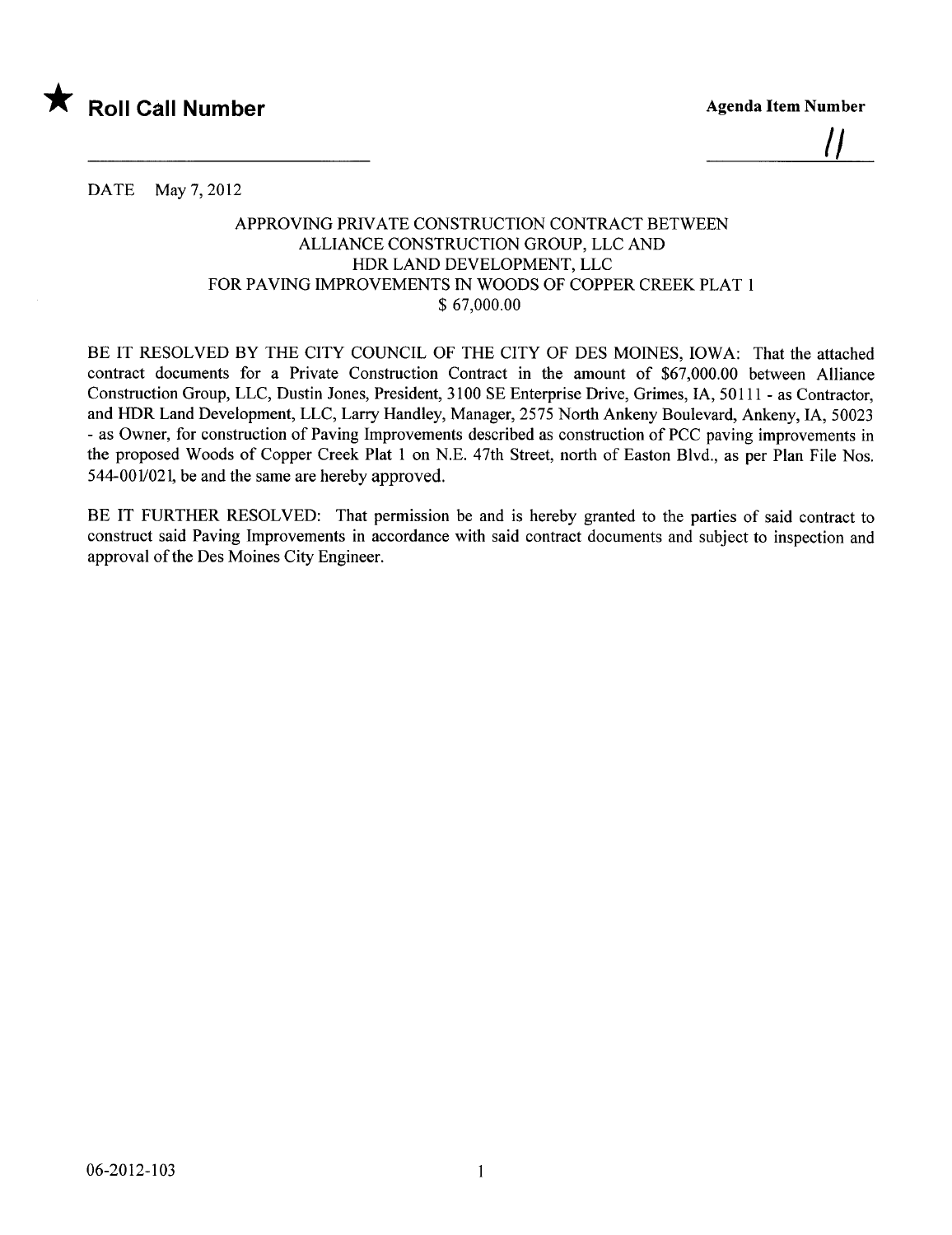

 $\mathbf{I}$ 

DATE May 7, 2012

Activity ID: 06-2012-103

Moved by to adopt.

FORM APPROVED:

Kathleen Vanderpool Deputy City Attorney

~ Funding Source: All project costs are to be paid by the Owner(s), HDR Land Development, LLC

| <b>COUNCIL ACTION</b> | <b>YEAS</b> | <b>NAYS</b> | <b>PASS</b> | <b>ABSENT</b>   |
|-----------------------|-------------|-------------|-------------|-----------------|
| <b>COWNIE</b>         |             |             |             |                 |
| <b>COLEMAN</b>        |             |             |             |                 |
| <b>GRIESS</b>         |             |             |             |                 |
| <b>HENSLEY</b>        |             |             |             |                 |
| <b>MAHAFFEY</b>       |             |             |             |                 |
| <b>MEYER</b>          |             |             |             |                 |
| <b>MOORE</b>          |             |             |             |                 |
| <b>TOTAL</b>          |             |             |             |                 |
| <b>MOTION CARRIED</b> |             |             |             | <b>APPROVED</b> |
|                       |             |             |             |                 |
|                       |             |             |             |                 |
|                       |             |             |             |                 |
|                       |             |             |             | Mayor           |

I, Diane Rauh, City Clerk of said City Council, hereby certify that at a meeting of the City Council, held on the above date, among other proceedings the above was adopted.

IN WITNESS WHEREOF, I have hereunto set my hand and affixed my seal the day and year first above written.